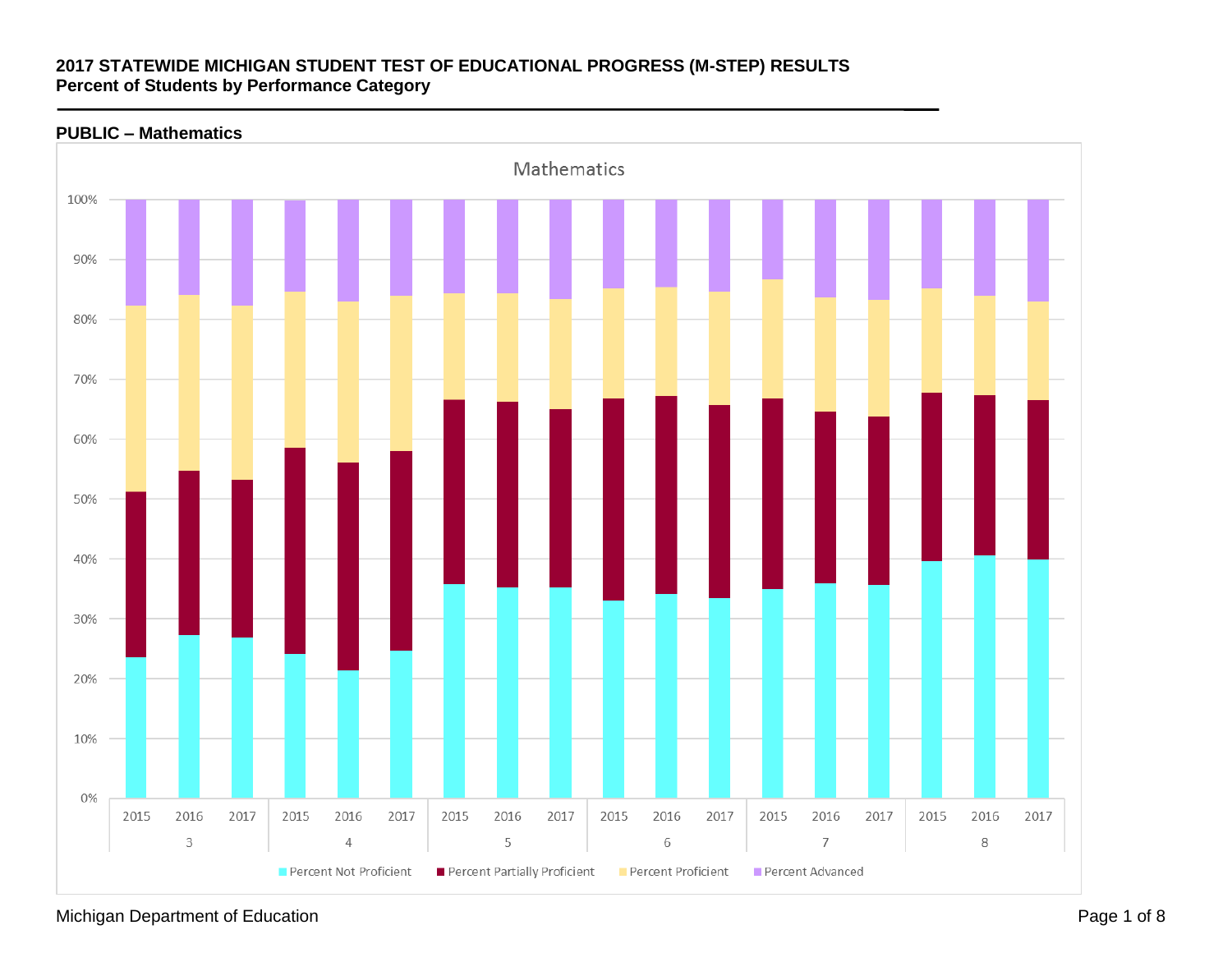| <b>PUBLIC - Mathematics</b> |      |            |                                             |                                                   |                               |                             |                                              |  |
|-----------------------------|------|------------|---------------------------------------------|---------------------------------------------------|-------------------------------|-----------------------------|----------------------------------------------|--|
| Grade                       | Year | # Included | Level 1/<br><b>Not</b><br><b>Proficient</b> | Level 2/<br><b>Partially</b><br><b>Proficient</b> | Level 3/<br><b>Proficient</b> | Level 4/<br><b>Advanced</b> | Levels 3 & 4 /<br><b>Proficient or Above</b> |  |
| $\overline{3}$              | 2015 | 107488     | 23.5%                                       | 27.7%                                             | 31.1%                         | 17.7%                       | 48.8%                                        |  |
|                             | 2016 | 108040     | 27.3%                                       | 27.5%                                             | 29.2%                         | 16.0%                       | 45.2%                                        |  |
|                             | 2017 | 104685     | 26.8%                                       | 26.4%                                             | 29.1%                         | 17.7%                       | 46.8%                                        |  |
| 4                           | 2015 | 106231     | 24.2%                                       | 34.4%                                             | 26.1%                         | 15.2%                       | 41.4%                                        |  |
|                             | 2016 | 107501     | 21.3%                                       | 34.8%                                             | 26.9%                         | 17.1%                       | 44.0%                                        |  |
|                             | 2017 | 108086     | 24.6%                                       | 33.5%                                             | 25.8%                         | 16.1%                       | 42.0%                                        |  |
| 5                           | 2015 | 109155     | 35.9%                                       | 30.7%                                             | 17.8%                         | 15.6%                       | 33.4%                                        |  |
|                             | 2016 | 106431     | 35.3%                                       | 30.9%                                             | 18.2%                         | 15.6%                       | 33.8%                                        |  |
|                             | 2017 | 108286     | 35.2%                                       | 29.8%                                             | 18.4%                         | 16.6%                       | 35.0%                                        |  |
| 6                           | 2015 | 107870     | 33.1%                                       | 33.7%                                             | 18.3%                         | 15.0%                       | 33.3%                                        |  |
|                             | 2016 | 109742     | 34.2%                                       | 33.0%                                             | 18.2%                         | 14.6%                       | 32.8%                                        |  |
|                             | 2017 | 107206     | 33.4%                                       | 32.4%                                             | 18.8%                         | 15.4%                       | 34.2%                                        |  |
| $\overline{7}$              | 2015 | 109012     | 35.0%                                       | 31.8%                                             | 19.9%                         | 13.3%                       | 33.3%                                        |  |
|                             | 2016 | 108839     | 36.0%                                       | 28.7%                                             | 19.0%                         | 16.3%                       | 35.3%                                        |  |
|                             | 2017 | 110195     | 35.6%                                       | 28.2%                                             | 19.5%                         | 16.7%                       | 36.2%                                        |  |
| 8                           | 2015 | 111813     | 39.7%                                       | 28.1%                                             | 17.4%                         | 14.8%                       | 32.2%                                        |  |
|                             | 2016 | 109075     | 40.6%                                       | 26.7%                                             | 16.6%                         | 16.1%                       | 32.7%                                        |  |
|                             | 2017 | 109258     | 39.9%                                       | 26.6%                                             | 16.4%                         | 17.1%                       | 33.5%                                        |  |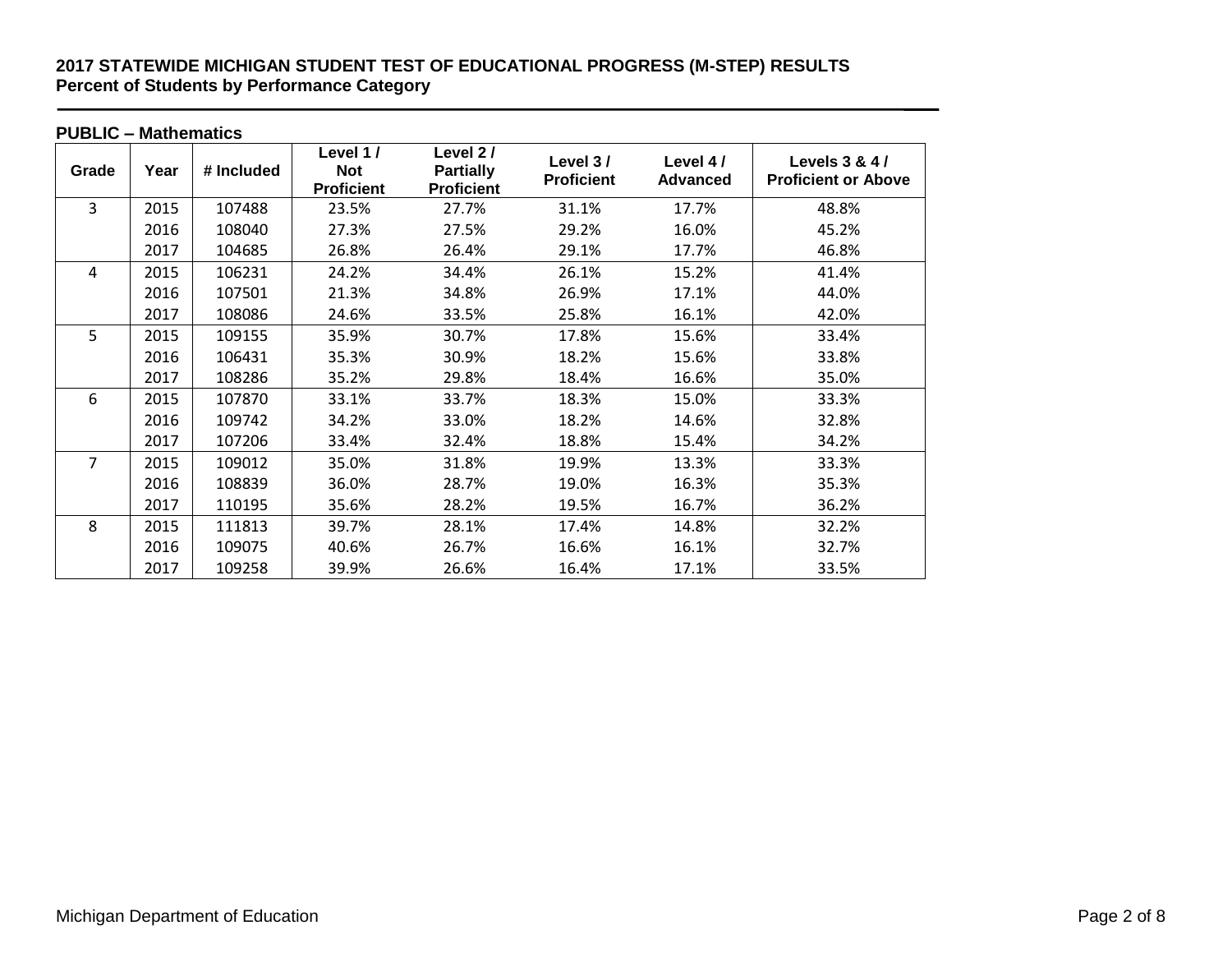

### **PUBLIC - Science**

Michigan Department of Education **Page 3 of 8**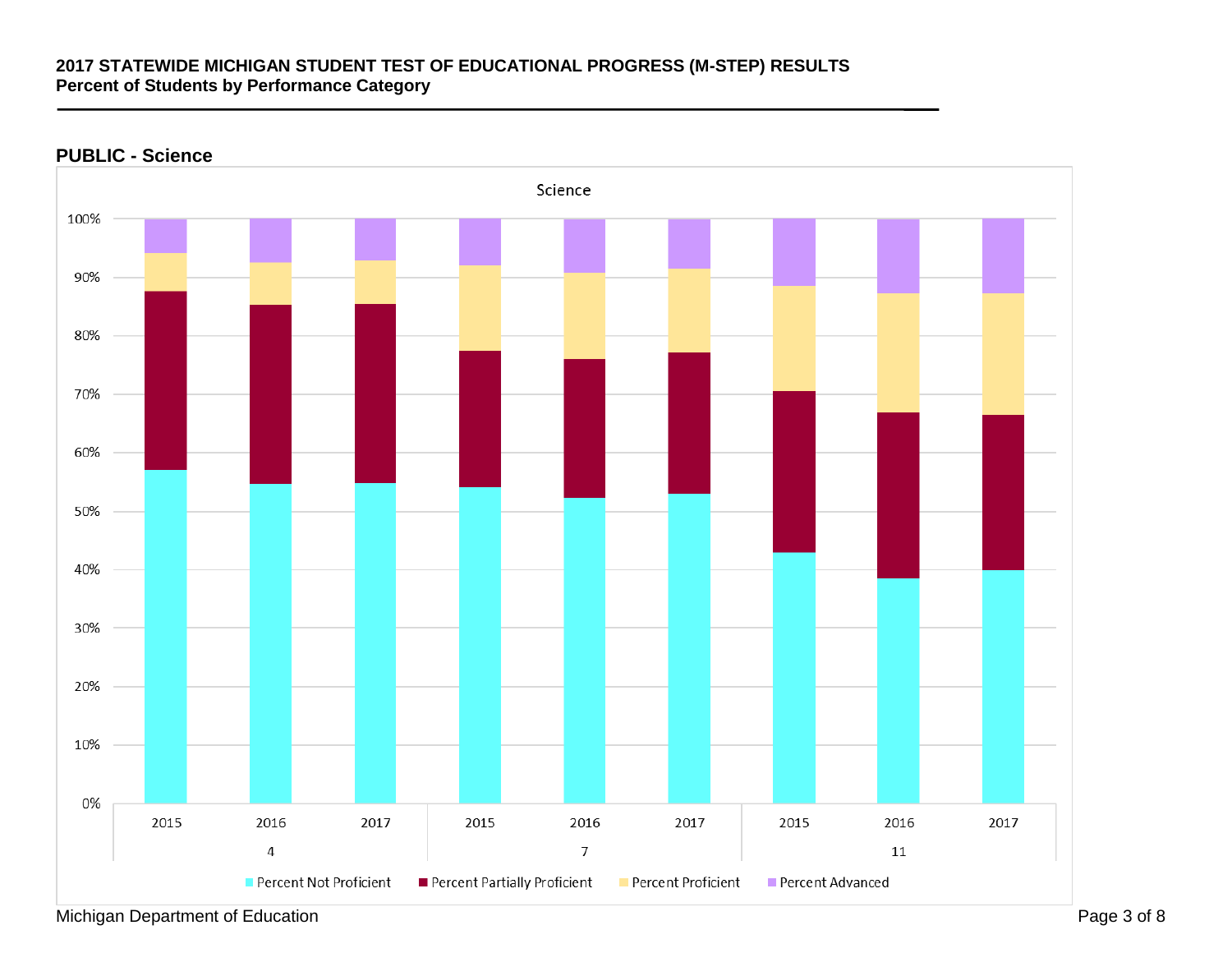## **PUBLIC - Science**

| Grade | Year | # Included | Level 1 /<br><b>Not</b><br><b>Proficient</b> | Level 2/<br><b>Partially</b><br><b>Proficient</b> | Level 3/<br><b>Proficient</b> | Level 4/<br>Advanced | Levels 3 & 4/<br><b>Proficient or Above</b> |
|-------|------|------------|----------------------------------------------|---------------------------------------------------|-------------------------------|----------------------|---------------------------------------------|
| 4     | 2015 | 105979     | 57.1%                                        | 30.5%                                             | 6.5%                          | 5.8%                 | 12.4%                                       |
|       | 2016 | 107367     | 54.7%                                        | 30.6%                                             | 7.3%                          | 7.4%                 | 14.7%                                       |
|       | 2017 | 108086     | 54.9%                                        | 30.5%                                             | 7.5%                          | 7.1%                 | 14.6%                                       |
|       | 2015 | 109227     | 54.1%                                        | 23.3%                                             | 14.7%                         | 8.0%                 | 22.7%                                       |
|       | 2016 | 108878     | 52.3%                                        | 23.8%                                             | 14.7%                         | 9.1%                 | 23.9%                                       |
|       | 2017 | 110254     | 53.0%                                        | 24.2%                                             | 14.2%                         | 8.5%                 | 22.7%                                       |
| 11    | 2015 | 103223     | 42.9%                                        | 27.7%                                             | 17.9%                         | 11.5%                | 29.4%                                       |
|       | 2016 | 104015     | 38.5%                                        | 28.4%                                             | 20.4%                         | 12.6%                | 33.0%                                       |
|       | 2017 | 105297     | 39.9%                                        | 26.6%                                             | 20.8%                         | 12.8%                | 33.6%                                       |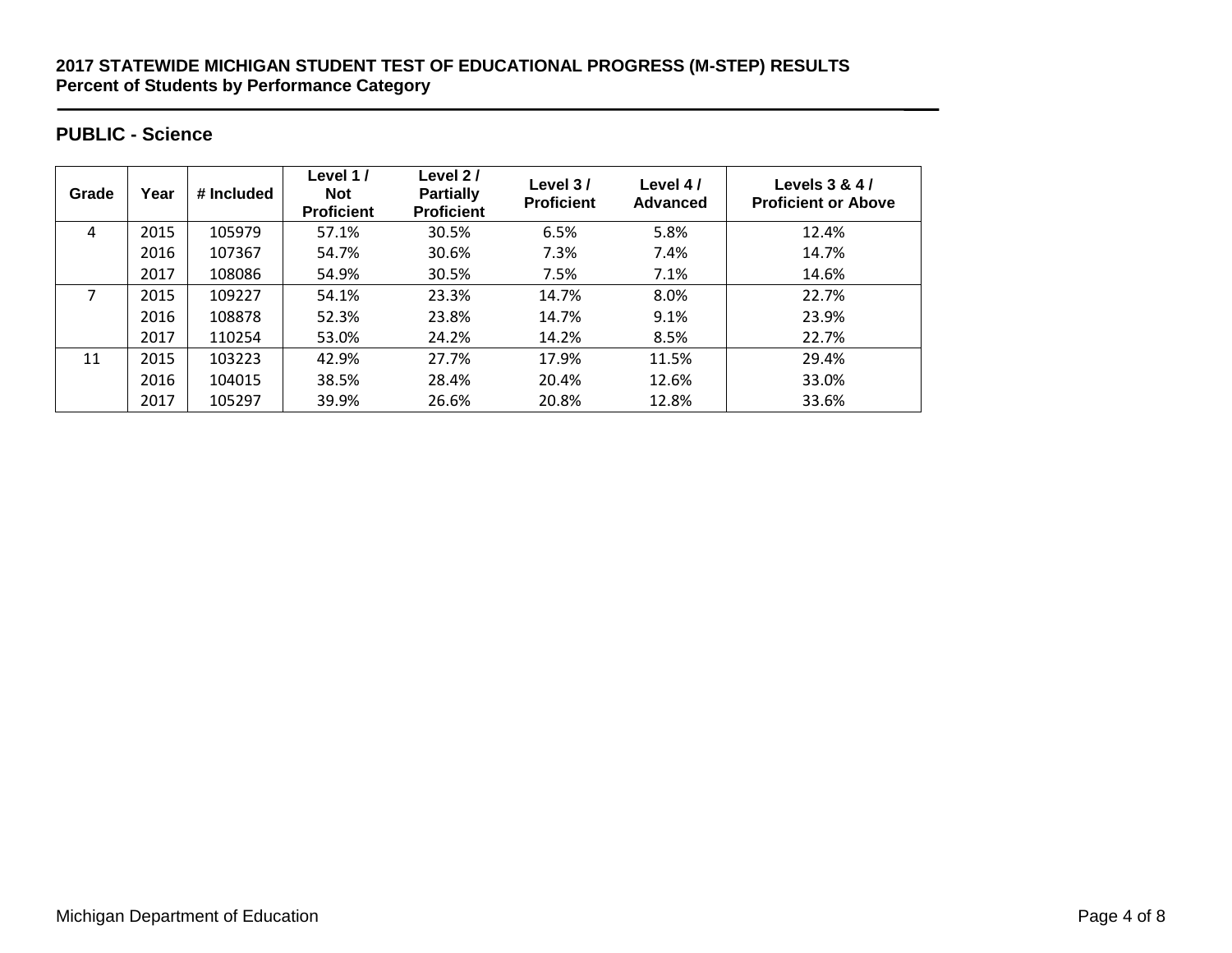# Social Studies 100% 90% 80% 70% 60% 50% 40% 30% 20% 10% 0% 2015 2016 2017 2015 2016 2017 2015 2016 2017 5 8 11 Percent Not Proficient Percent Partially Proficient Percent Proficient Percent Advanced

### **PUBLIC – Social Studies**

Michigan Department of Education **Page 5 of 8** Page 5 of 8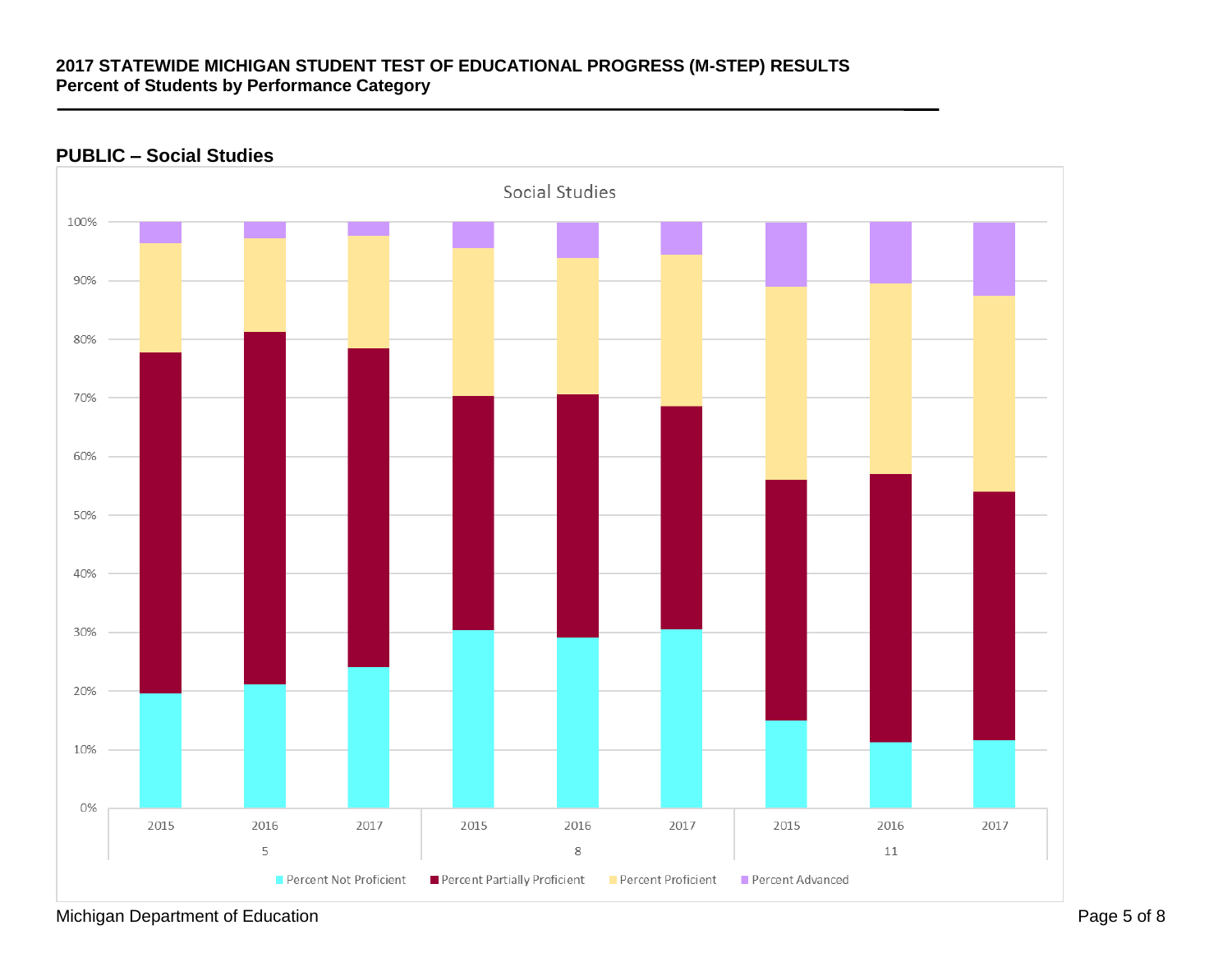## **PUBLIC – Social Studies**

| Grade | Year | # Included | Level 1 /<br><b>Not</b><br><b>Proficient</b> | Level 2/<br><b>Partially</b><br><b>Proficient</b> | Level 3/<br><b>Proficient</b> | Level 4/<br><b>Advanced</b> | Levels 3 & 4/<br><b>Proficient or Above</b> |
|-------|------|------------|----------------------------------------------|---------------------------------------------------|-------------------------------|-----------------------------|---------------------------------------------|
| 5.    | 2015 | 109113     | 19.7%                                        | 58.1%                                             | 18.6%                         | 3.6%                        | 22.2%                                       |
|       | 2016 | 106544     | 21.1%                                        | 60.1%                                             | 16.1%                         | 2.7%                        | 18.9%                                       |
|       | 2017 | 108308     | 24.2%                                        | 54.2%                                             | 19.2%                         | 2.4%                        | 21.6%                                       |
| 8     | 2015 | 111842     | 30.4%                                        | 39.9%                                             | 25.3%                         | 4.5%                        | 29.7%                                       |
|       | 2016 | 109049     | 29.1%                                        | 41.5%                                             | 23.2%                         | 6.1%                        | 29.3%                                       |
|       | 2017 | 109169     | 30.6%                                        | 38.0%                                             | 25.9%                         | 5.5%                        | 31.4%                                       |
| 11    | 2015 | 103194     | 15.0%                                        | 41.1%                                             | 32.9%                         | 10.9%                       | 43.9%                                       |
|       | 2016 | 104015     | 11.3%                                        | 45.7%                                             | 32.5%                         | 10.6%                       | 43.1%                                       |
|       | 2017 | 105393     | 11.7%                                        | 42.3%                                             | 33.4%                         | 12.5%                       | 46.0%                                       |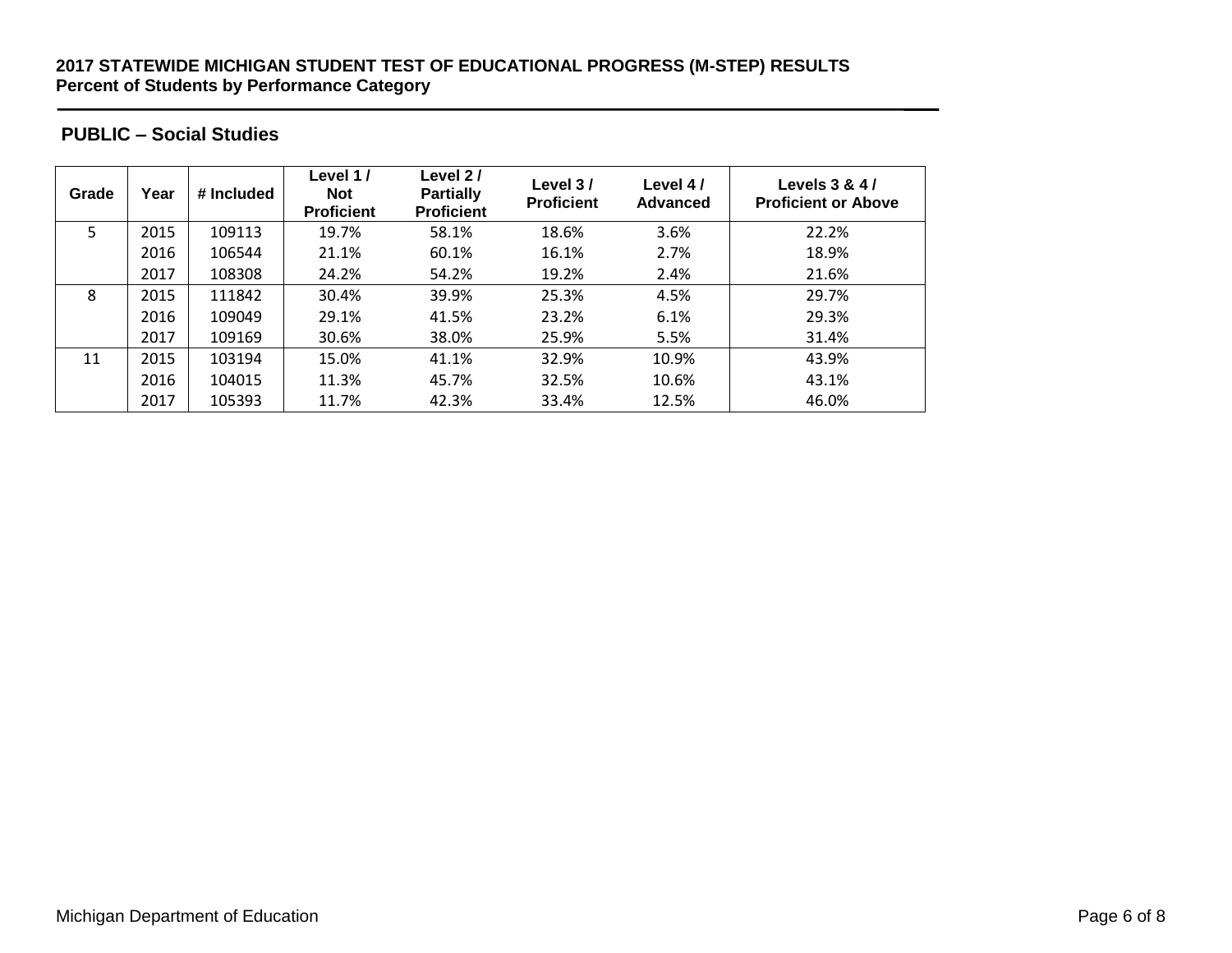## **PUBLIC – English Language Arts (ELA)**